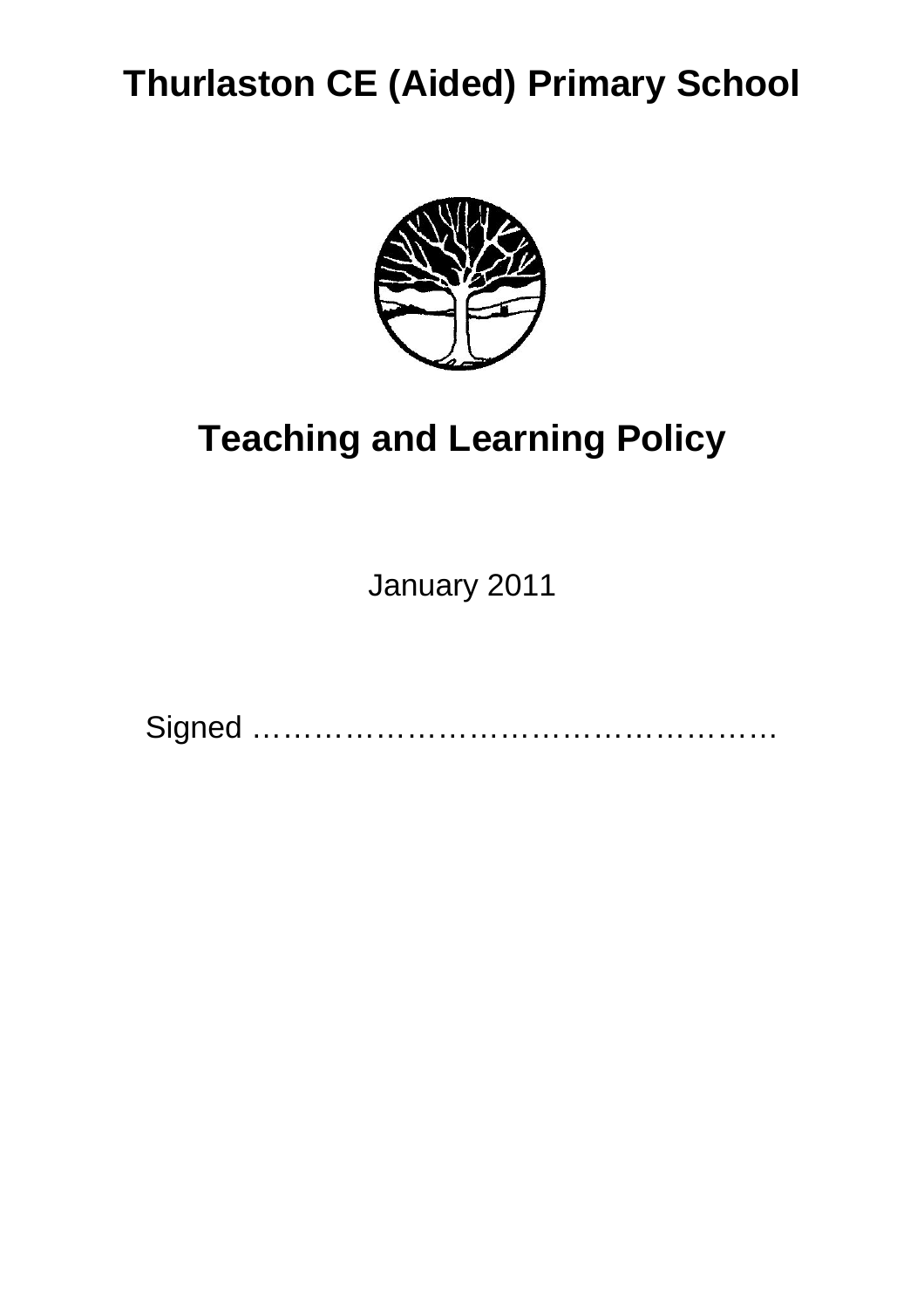## **Thurlaston CE (Aided) Primary School Learning and Teaching Policy**

### **School Aims and mission:**

We are committed to:

- Teaching and living the Christian way of life
- Providing quality education for every child
- Developing respect and consideration for all members of the community

### **Rationale:**

At Thurlaston, we believe that, within the school's distinctive Christian character, learning and teaching should be founded on the set of beliefs and values located within the four quadrants below, and that the practice of these by all teachers and teaching assistants will result in the meeting of our school aims with regard to learning and teaching. Those sections entitled 'What we do' are not finite in terms of their examples, but representative of the range of strategies that we employ.

| Develop a positive climate for learning                                                                                                                                                                                                                                                                                                                                                                                                                                                                                                                                                         | Develop positive learning experiences                                                                                                                                                                                                                                                                                                                                                                         |
|-------------------------------------------------------------------------------------------------------------------------------------------------------------------------------------------------------------------------------------------------------------------------------------------------------------------------------------------------------------------------------------------------------------------------------------------------------------------------------------------------------------------------------------------------------------------------------------------------|---------------------------------------------------------------------------------------------------------------------------------------------------------------------------------------------------------------------------------------------------------------------------------------------------------------------------------------------------------------------------------------------------------------|
| What do we do?                                                                                                                                                                                                                                                                                                                                                                                                                                                                                                                                                                                  | What do we do?                                                                                                                                                                                                                                                                                                                                                                                                |
| Establish a learning environment in which pupils feel safe, secure,<br>valued and able to take risks as developing learners, reflecting the<br>school's distinctive Christian ethos. This will be one in which:<br>Pupils feel welcome and at ease                                                                                                                                                                                                                                                                                                                                              | Create a classroom environment focused on learning so that each child<br>is able to have his or her needs met and, accordingly, make the<br>progress and secure the achievements of which they are capable. This<br>will be one in which we:<br>Accommodate pupils' learning styles                                                                                                                           |
| <b>How we do this:</b> Greet pupils kindly; talk with them about their interests<br>and their concerns so that we know them as individuals; discuss with<br>them their learning needs and how we can work together to meet these;<br>discuss the pupils with their parents to help us better understand pupils'<br>personalities and needs and thus better suit our provision to what they<br>require; set, with the pupils, boundaries and expectations so that they<br>know how the class generally, and they as members of this, are<br>expected to act in the interests of them and others. | <b>How we do this:</b> Take account of the range of learning styles that<br>pupils will favour within our classes, and create learning opportunities<br>that enable individuals to develop understanding through different<br>approaches e.g. visual representation; talk to pupils about and observe,<br>through interaction how, they learn best; plan for visual, auditory and<br>kinaesthetic approaches. |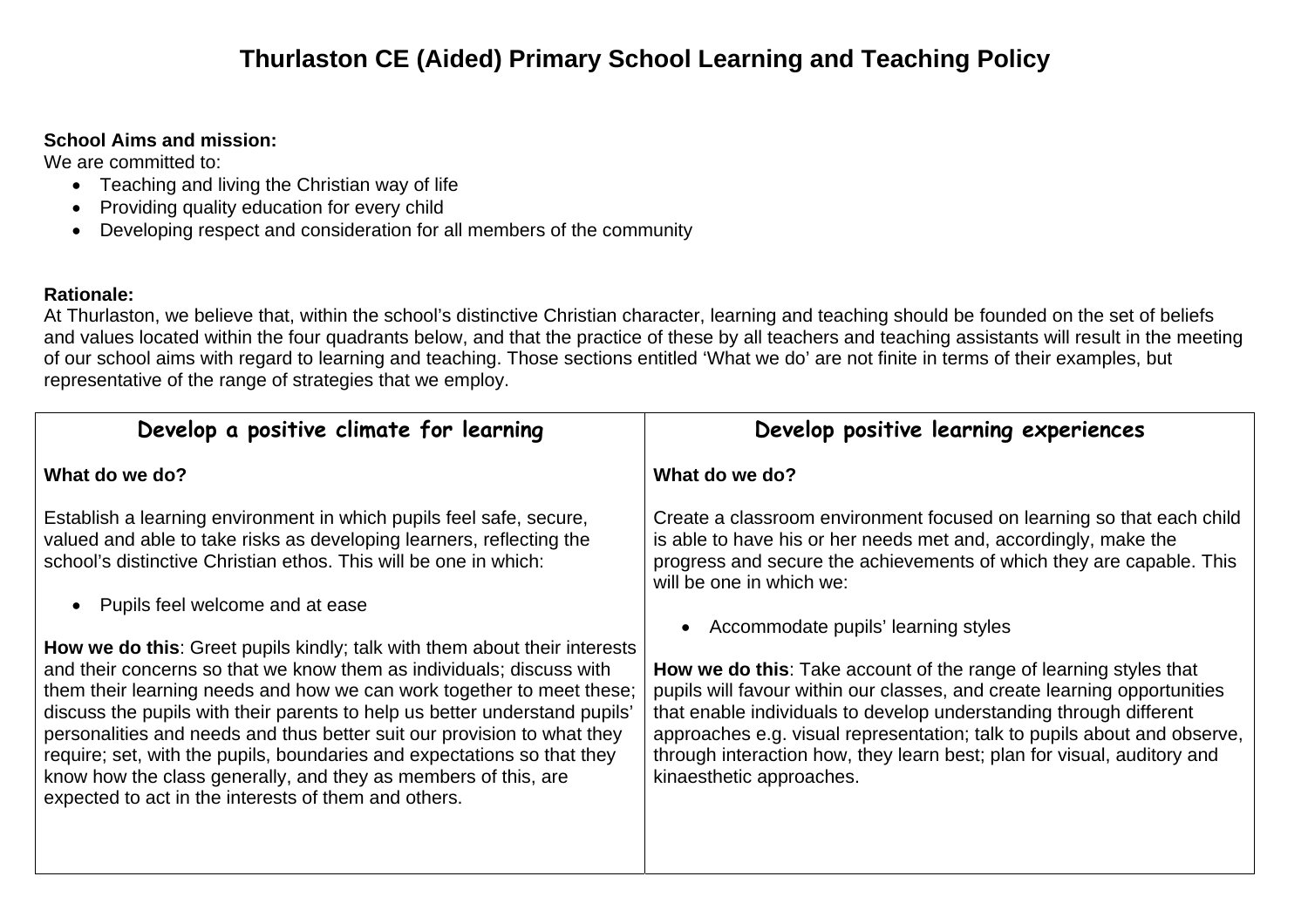• There is a calm, purposeful atmosphere

**How we do this**: Plan carefully so that pupils are able to learn at an appropriate pace to meet suitable expectations; ensure that pupils are aware of what they are expected to do; interact with pupils in a calm, encouraging manner;

• The learning environment is physically comfortable

**How we do this**: Consider how best the furniture in our rooms can be arranged to meet the learning focus and needs of our pupils;

• The climate is positive

**How we do this**: notice the good and praise this, especially for pupils who find achieving academically a challenge, or for whom adherence to routines and structures is similarly challenging; highlight and celebrate effort made over attainment; show awareness of individuals' needs in our expectations of them; help pupils experiencing difficulties and interact with them in a kind, supportive manner, without being patronising.

• The climate is inspiring

**How we do this**: Share our high aspirations for pupils as individuals and a strong 'can do' belief in them; highlight pupil successes and the small steps that can easily result in further progress; plan pupil learning experiences which have relevance to their age and experience; use motivational resources including ICT; build on what pupils know and can already do; allow pupils some independence in developing their learning further;